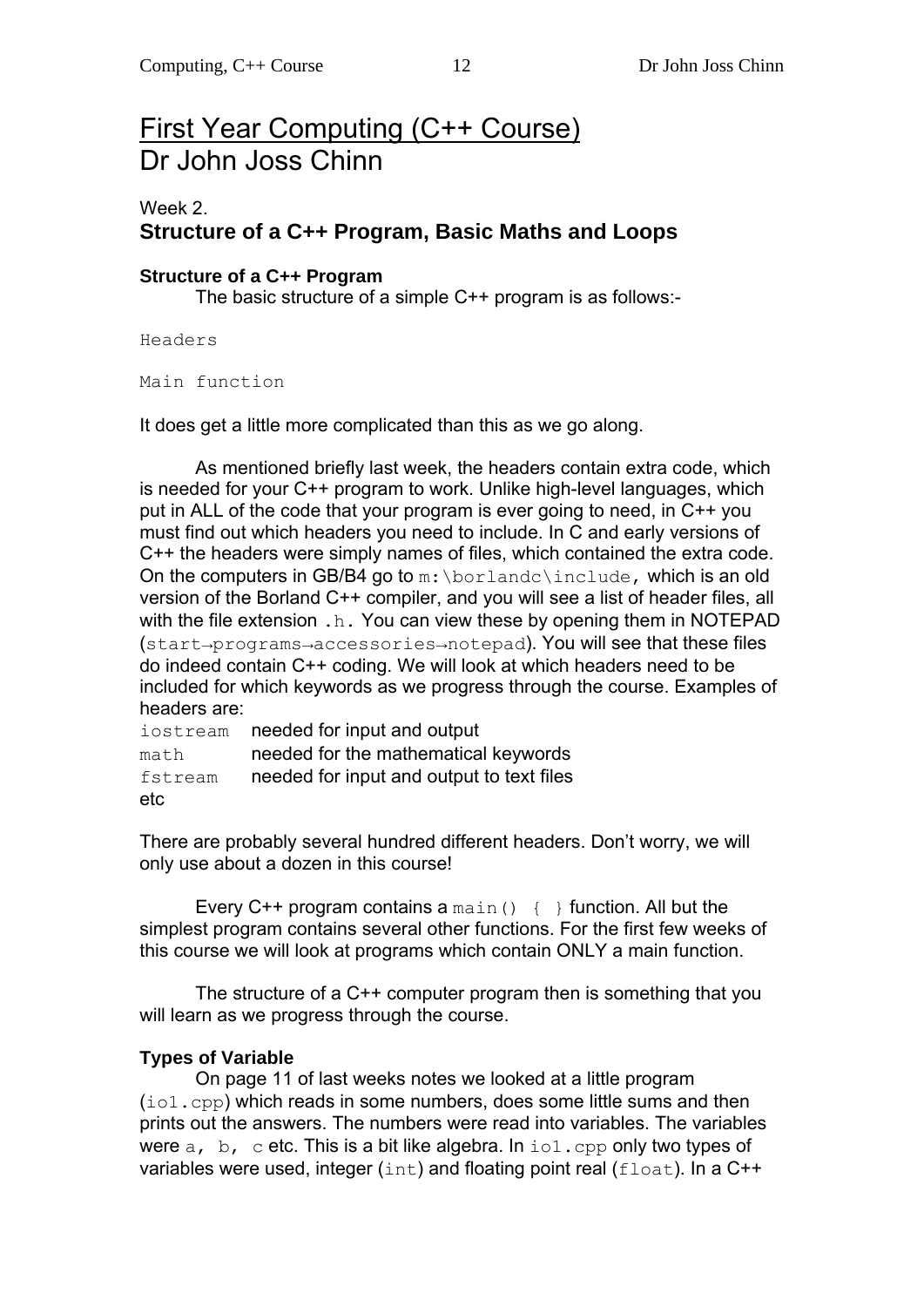program you have to DECLARE the variables which you are going to use. You also have to do this in FORTRAN, but in BASIC it is up to you, i.e. it is arbitrary but good practice. There are essentially five types of variables:-

| int    | integer                         |
|--------|---------------------------------|
| float  | floating point real             |
| double | double precision floating point |
| char   | character or string             |

The variable type double is similar to float, it just lets you work with greater precision. Some C++ text books advocate that you don't bother with float at all, just use double for all floating point numbers. Let us look at some examples of characters and strings. The following program (char1.cpp) reads in a character from the keyboard and then puts it up on the screen.

```
#include<iostream> 
#include<conio.h> 
#include<stdio.h> 
void main() 
{ 
      char key; 
      cout<<"Press a Key"<<endl;
     key = getch(); cout<<"Ouch!, you pressed the "; 
      putchar(key); 
     cout<<" key"<<endl;
       getch(); 
}
```
Firstly we need to declare the variable  $key$  as a char. In other words the variable key will accept a character as a variable, i.e. any character. The words Press a Key appear on the screen. The line key =  $qetch()$ ; is the part which grabs the character, which the user presses. The keyword getch(),which stands for GET CHARACTER, needs the conio.h header for it to work. If you try to compile the program with out it you will get an error. See pages 8 and 9 for how to compile and run source code. The line putchar(key) 'PUTS' the CHARACTER on to the screen. This needs the header stdio.h. This is actually the old C type input output header. The final line, getch(), which we have seen in hello.cpp and  $\text{tol.cpp}$ , from last week, just waits for a key press before continuing. Try missing out this last line and see what happens!

 This next program (string1.cpp) behaves in a similar way to char1.cpp but deals with a string of characters, rather than just one character.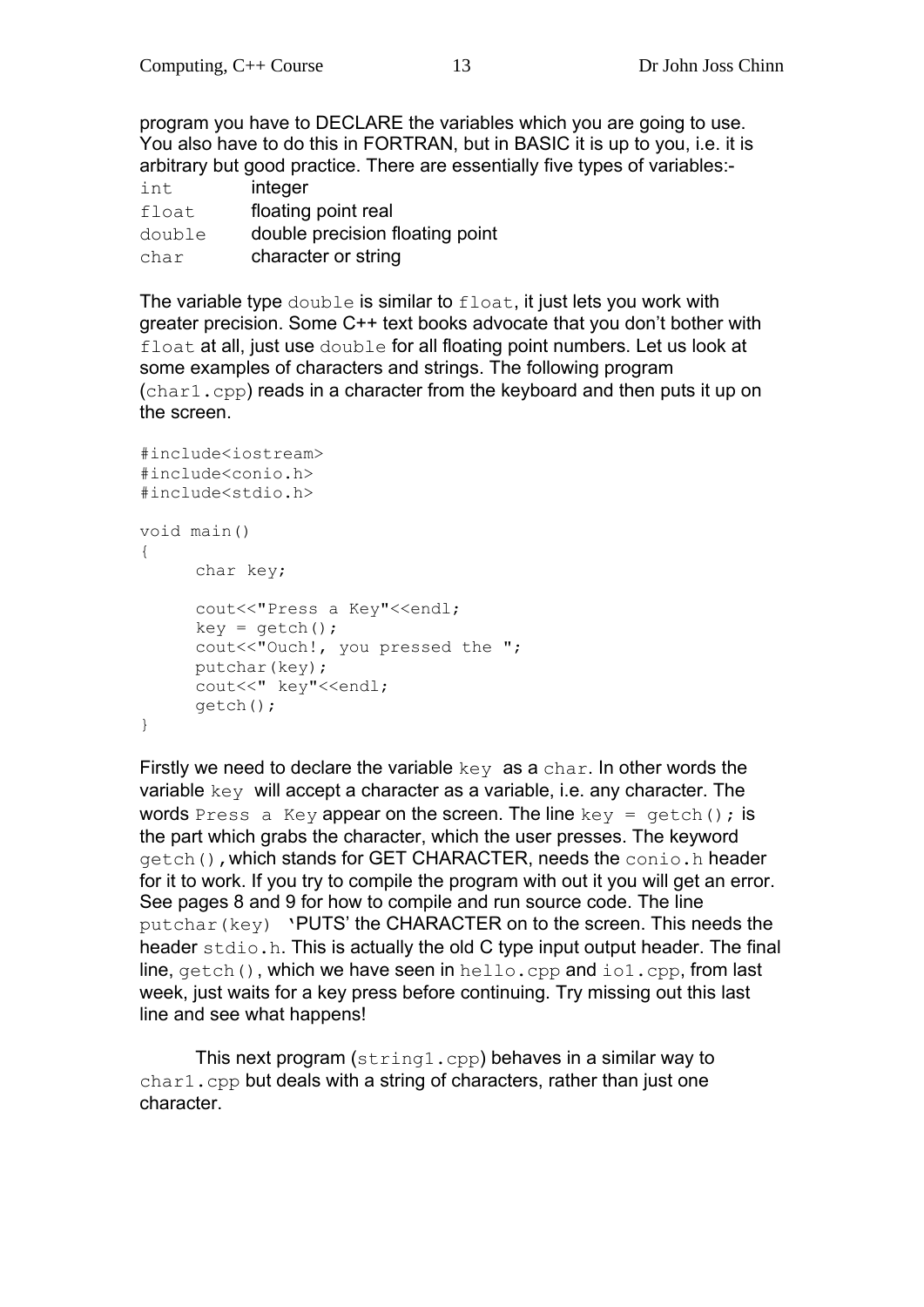```
//#include "stdafx.h" /*needed in Microsoft C++*/ 
#include<iostream> 
#include<conio.h> 
#include<stdio> 
//using namespace std; /*needed in Microsoft C++*/ 
void main() 
{ 
      char kitty[20]; 
     cout<<"what would you like to name your cat? "<<endl;
      gets(kitty); 
      puts(kitty); 
     cout<<" is a nice name for a cat";
      getch(); /*not needed in Microsoft C++*/ 
}
```
#### There are a few things going on here. Firstly the top line

#include "stdafx.h" and the line using namespace std; would be needed to run the program (any C++ program) in Microsoft C++. These lines have been "commented out" using the two forward slashes to designate them as just comments, in this Borland C++ program  $\left(\frac{1}{1}\right)$ . The line char kitty[20]; declares the variable kitty as a string (of characters) which can take up to twenty characters. The line gets (kitty); collects the string from the keyboard which the user has typed. The line  $_{\text{puts}}$  (kitty); puts the string up on the screen again. At some point you may wish to manipulate strings of text. This sort of routine is useful if you are to read in peoples names and exam marks from several files, for different courses say.

## **Basic Maths**

 In the scheme of work, given out last week, it was mentioned that we would cover some mathematical keywords, such as trigonometric and logarithmic keywords:-  $y=sin(x)$ ,  $x=asin(y)$ ,  $y=cos(x)$ ,  $x = a \cos(y)$ ,  $y = \tan(x)$ ,  $x = a \tan(y)$ ,  $y = \log(x)$ ,  $y=log10(x)$ ,  $y=exp(x)$ ,  $z=pow(x,y)$   $y=sqrt(x)$ ,  $y=abs(x)$  and  $y=fabs(x)$  (absolute value of a floating point number). The appropriate header files to use are math.h and stdlib.h. I will defer covering these until we have covered loops. You may then mess about with these maths keywords as part of this weeks tutorial.

## **Loops**

In  $C++$  there are  $for$  loops and there are  $while$  loops. Take a look at the following two programs (for1.cpp and while1.cpp), which basically do the same thing.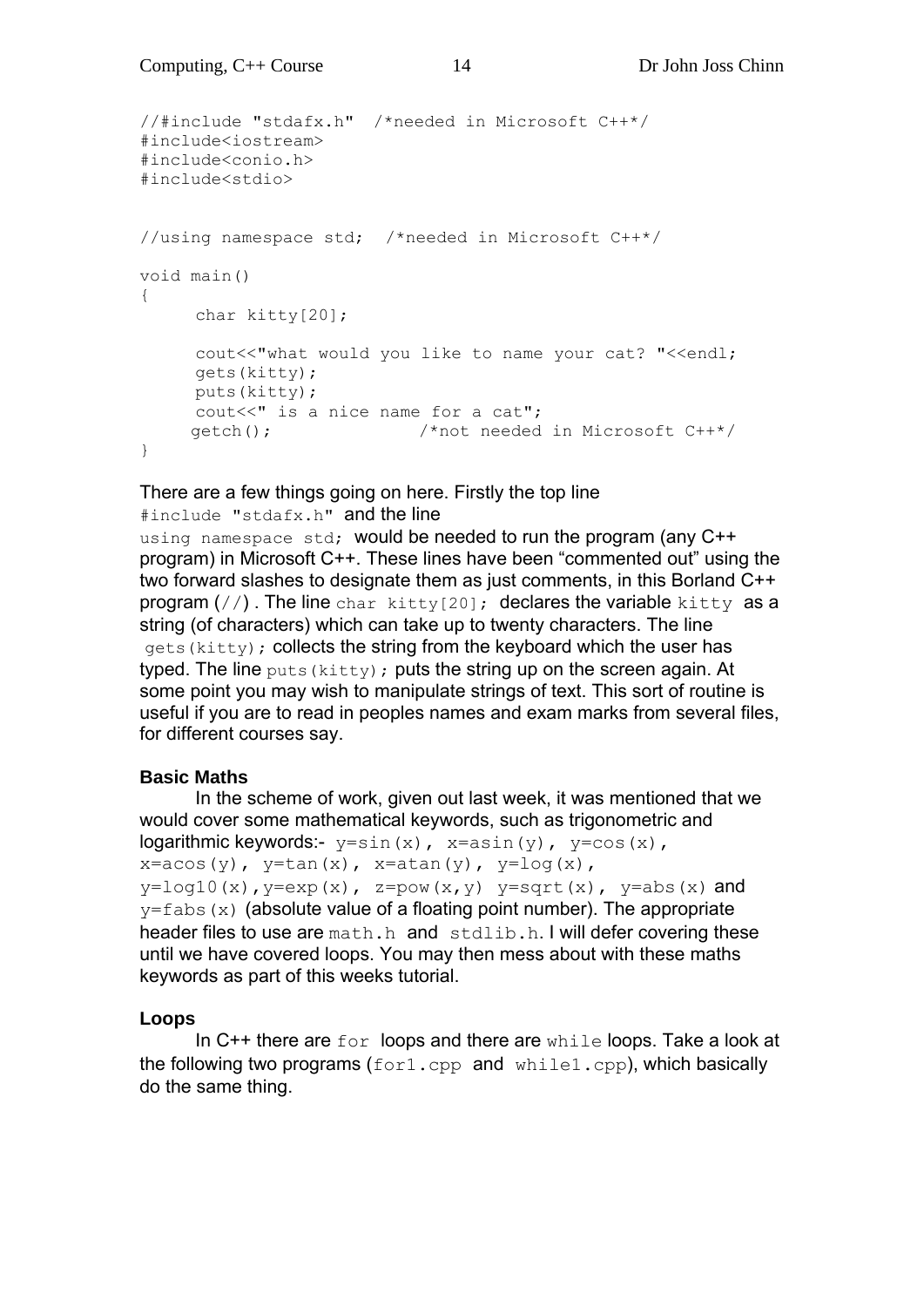```
#include<iostream> 
#include<math.h> 
#include<conio.h> 
void main() 
{ 
       int i,a; 
      for(i=1; i<=10; i=i+1)
\{\qquad \}a=pow(i,3);cout<<"\t"<<<i<<"\t"<<a<<endl;
       } 
       getch(); 
}
```
In this program we have included the header  $math.h$  (you may find that just math, without the .h extension, works in Borland C++). This header is needed for the line  $a = pow(i, 3)$ ; this means raise i to the power 3, i.e.  $i^3$ . Because this occurs in a loop, which runs for  $i = 1$  to  $i = 10$  then the power line, and the line cout<<"\t"<<i<<"\t"<<a<<endl, operate ten times. In this way two columns of numbers are printed to the screen,  $\pm$  and  $\pm$ . The way that a  $for$  loop works is as follows. The parenthesis following the word  $for$ contain three arguments. The first tells the loop where to start  $(i = 1)$ , the second tells the loop to keep going until the statement is no longer true  $(i \le 10)$ , i.e. keep going until i is greater than 10. The third increments or decrements  $\pm$  by one each time through the loop ( $\pm$ = $\pm$ +1). Two points here, you don't have to increment or decrement by 1, it can be any number. The second point is that, in C++, the short hand notation for  $i=i+1$  is just  $i++$ .

The second program looks like this

```
#include<iostream> 
#include<math.h> 
#include<conio.h> 
void main() 
{ 
       int i,a; 
      i=1;while(i<=10) { 
            a=pow(i,3);cout<<"\t"<<i<<"\t"<<a<<endl;
            i++; } 
       getch(); 
}
```
In a while loop there is only one argument. In this case the argument is  $i \leq 10$ . So this means keep going until  $i$  is greater than 10. The setting of